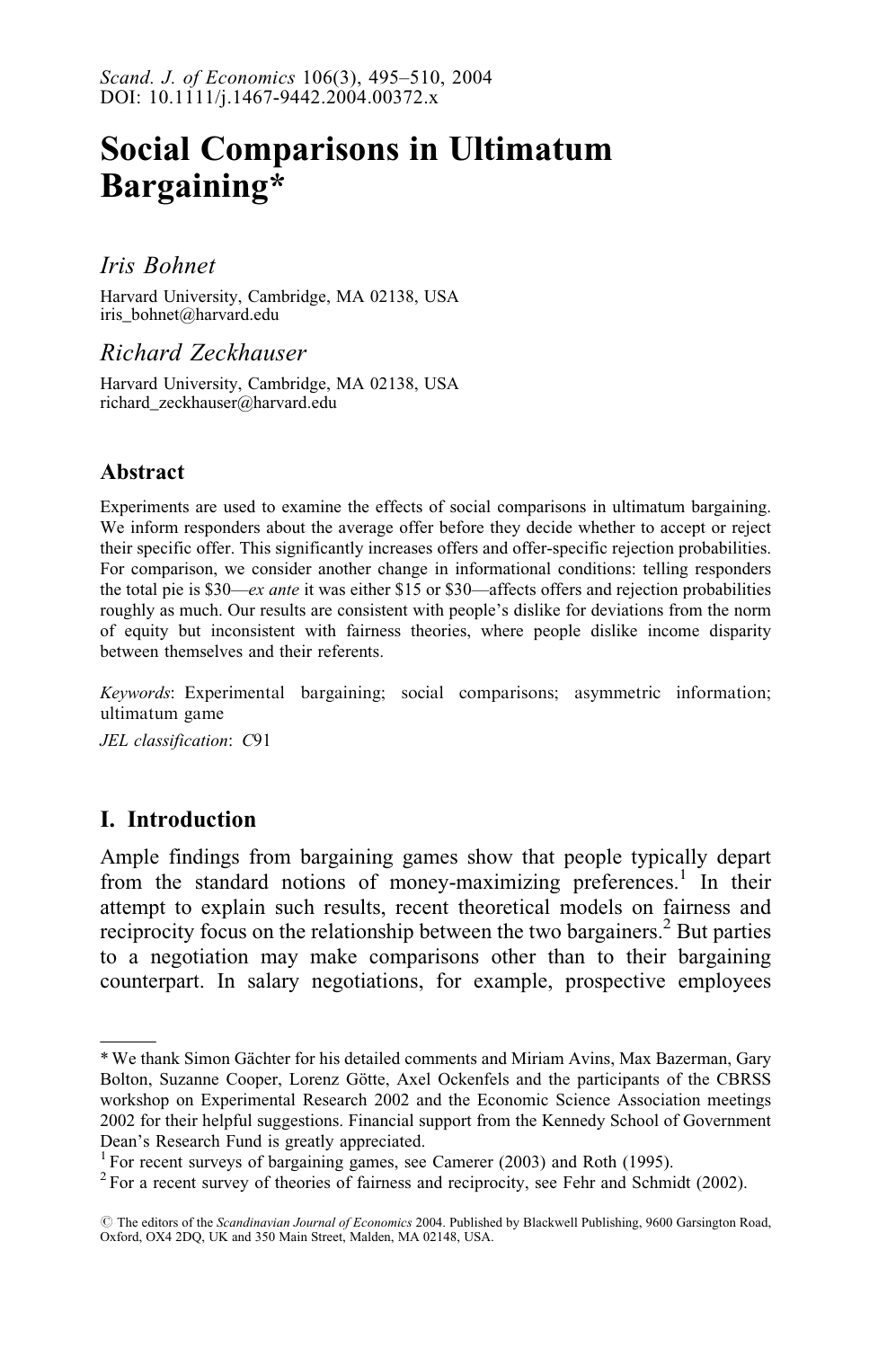typically do not compare their wage (or wage less reservation price) with the surplus the employer reaps from their employ, but rather with the wages of similarly situated employees.<sup>3</sup> The reference group of others in like circumstances has received relatively little attention in the literally thousands of experimental studies on bargaining. The term ''social comparisons'' refers to information on such ''others''.

We use the ultimatum game, $4$  probably the most studied bargaining game, to investigate the role of social comparisons between responders. A large body of research in psychology, building on Festinger (1954), suggests that social comparisons affect behavior, since they provide information on what is the ''right behavior'' in a certain context. When social comparisons are given, we expect offers to gravitate towards the ''right behavior'', and rejection rates to rise where there are deviations from such behavior.

There are a few earlier studies on social comparisons in bargaining. In contrast to them, we inform our responders about the *average offer*, what might be thought of as the social norm, rather than about one other offer; see Knez and Camerer (1995), Cason and Mui (1998), Duffy and Feltovich (1999) and Kagel and Wolfe  $(2001)$ .<sup>5</sup> Knowledge of one other offer has been found to have only modest effects. According to Cason and Mui (1998, p. 262), a randomly chosen ''other'' may not ''cause an individual to change her belief regarding what constitutes the appropriate or correct behavior'', whereas information on average behavior or the social norm may.

Social norms raise questions of coordination. In contrast to earlier studies, we pose that social comparisons in bargaining are linked to problems of coordination. If social comparisons establish a social norm and responders care about this norm, proposers can no longer take advantage of referencepoint ambiguity. If all other proposers made a small offer, the reference point would be low and a given proposer could afford to offer less as well but successful collusion is unlikely within large groups of proposers who do not know each other and cannot communicate. More likely, such proposers

<sup>&</sup>lt;sup>3</sup> See e.g. Babcock, Wang and Loewenstein (1996) and Frank (1985) for examples in economics addressing the issue.

<sup>&</sup>lt;sup>4</sup> In the standard ultimatum game, a proposer first allocates a fixed amount of money, the "pie", between herself and a responder. The responder can either accept or reject the proposer's offer. If he accepts, the deal stays as proposed; if he rejects, both earn zero. The subgame-perfect equilibrium prediction is for the proposer to offer  $\varepsilon$ , the smallest possible amount, and for the responder to accept.

<sup>&</sup>lt;sup>5</sup> Harrison and McCabe's (1996) ultimatum games, which were not designed to study social comparisons, are of interest here as well. In these experiments, subjects were asked to indicate their strategies regarding offers and acceptances ''behind the veil of ignorance'', before knowing whether they would be in the role of proposer or responder. Information on the complete distribution of strategies behind the veil of ignorance led to a decrease in offers over time.

 $\circled{c}$  The editors of the Scandinavian Journal of Economics 2004.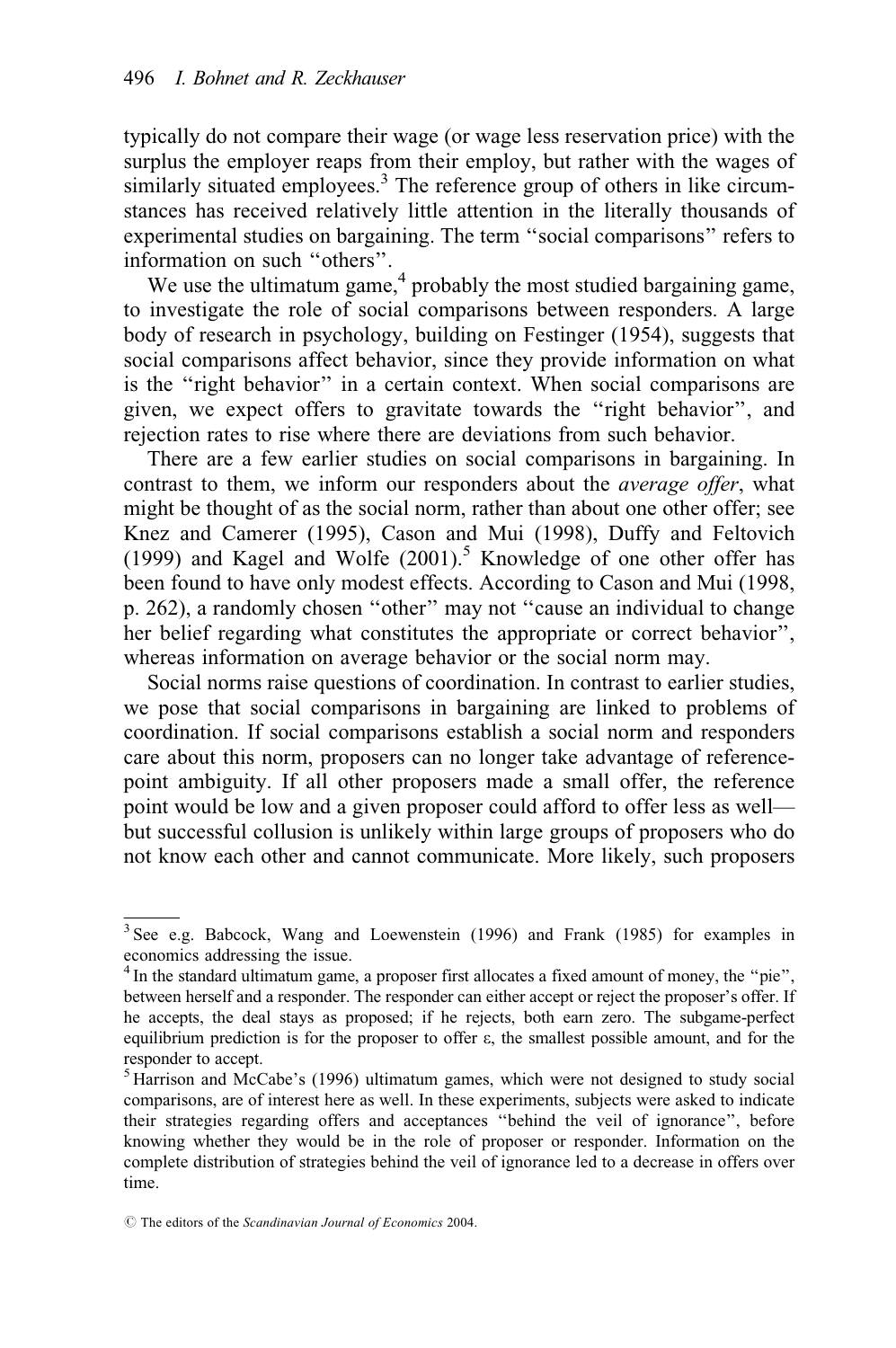will tend toward a focal point that comes to serve as the norm. As the modal offer in the standard ultimatum game is typically an equal division, we expect social comparisons to reinforce the role of this focal point.<sup>6</sup>

This paper has two objectives. First, it aims to explore the relevance of social comparisons in general and over time, and to distinguish the channels through which social influence is exerted. Second, it seeks to assess the economic significance of these effects. To provide a metric, we compare social comparison effects with another well-established factor in informational conditions, asymmetric information on the size of the pie.<sup>7</sup> We chose to compare effects of social comparison with impacts of pie-size knowledge because we believe that both are important characteristics in real-world bargaining.<sup>8</sup> We pose no hypothesis about the relative magnitudes of the two effects.

(i) Channels of influence: People might rely on social comparisons for two reasons, which would lead to different outcomes in our experiment.

The *relative standing hypothesis* states that responders may not only care about the absolute amount of money they receive but also about their standing relative to other responders. Existing fairness models<sup>9</sup> assume that the proposers are the responders' reference group, and that responders only care about their relative share compared to their proposers. However, models of inequity aversion could easily account for comparisons with other responders if the reference group were redefined.10 Among the models on relative

<sup>&</sup>lt;sup>6</sup> While the focal point is an equal split in the standard ultimatum game in most Western societies, this need not be the case. If proposers earned the right to allocate the money, for example, they would feel entitled to keep more than half of the pie, which responders accept; see Hoffman and Spitzer (1985). Depending on the social distance between the proposers and the responders, the focal point may be more or less prominent; see Bohnet and Frey (1999). Substantially different norms have been found to guide behavior in ultimatum games in some non-Western societies; see Henrich *et al.* (2002).<br><sup>7</sup> See, for example, Croson (1996), Croson, Boles and Murnighan (2003), Forsythe, Kennan

and Sopher (1991), Güth, Huck and Ockenfels (1996), Kagel, Kim and Moser (1996), Mitzkewitz and Nagel (1993), Straub and Murnighan (1995), Rapoport, Sundali and Seale (1996) and Rapoport and Sundali (1996).

 $8$  Many experimenters choose to study the effect of one institutional change at a time, which makes between-study comparisons challenging, since many variables will change between experiments (subject pool, incentives, information conditions, etc.). Our approach allows us to directly compare the magnitude of two important institutional effects, for specific parameter values. It follows in an experimental tradition that focuses on institutional comparisons; see Ostrom, Gardner and Walker (1994).

<sup>9</sup>Recent inequity-aversion models include Bolton (1991), Fehr and Schmidt (1999) and Bolton and Ockenfels (2000). Rabin (1993), Dufwenberg and Kirchsteiger (1998), Falk and Fischbacher (1998) and Charness and Rabin (2002) present fairness models on how inferences about the proposer's intentions affect decisions.

<sup>&</sup>lt;sup>10</sup> See Bolton and Ockenfels (forthcoming) for a related argument. They show how inequityaversion models could be modified to take reference points contingent on the available offers in the game into account.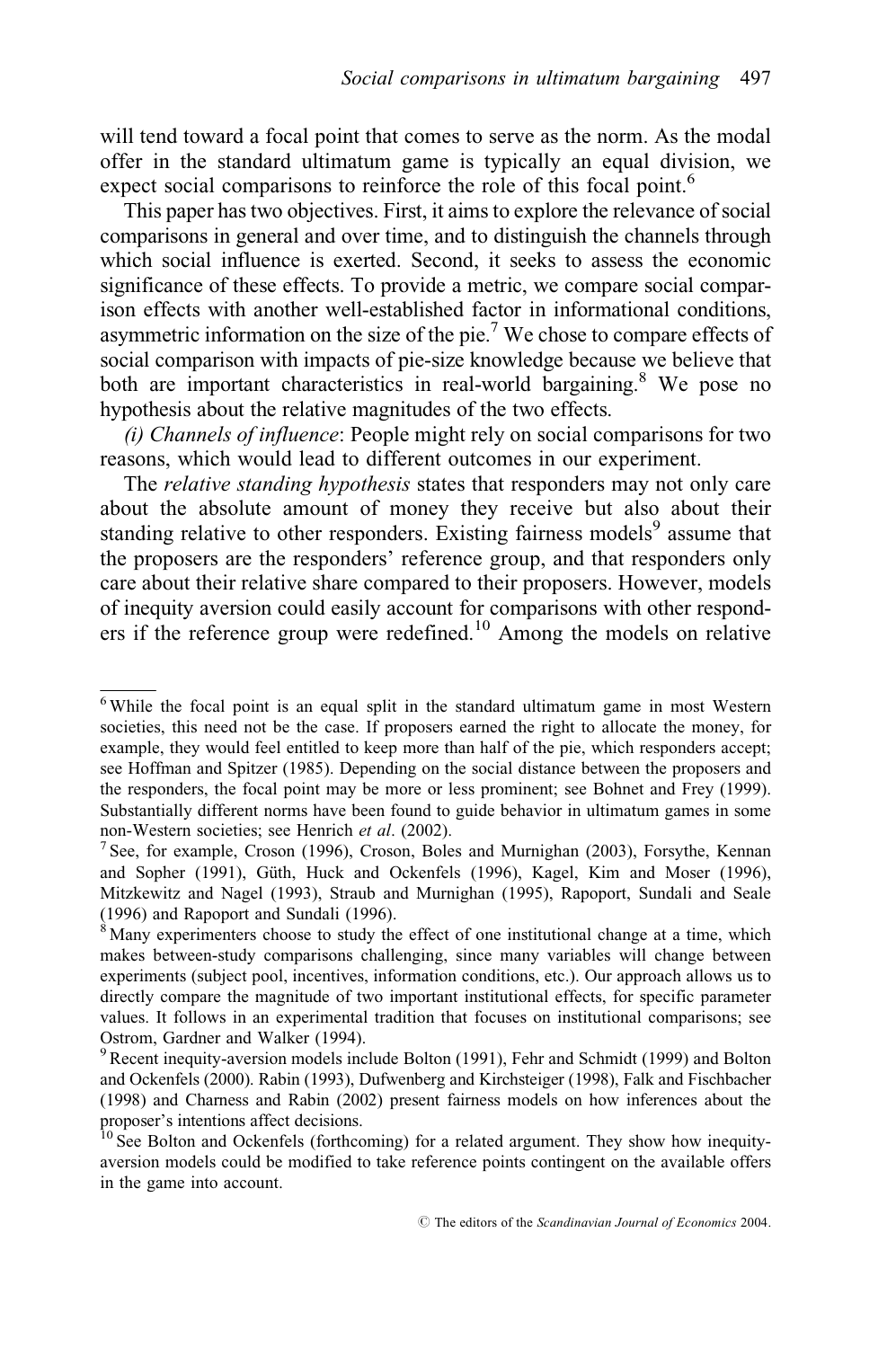income and inequity aversion, the model by Bolton and Ockenfels (2000) most closely reflects the informational conditions in our design. In their model, players care about absolute payoffs, but also how their payoff relates to the average payoff of their referents. Responders who care about their standing relative to other responders should never reject a positive offer.<sup>11</sup> By rejecting, they would simultaneously give up absolute money and increase the disparity between themselves and their referents.

The *norm hypothesis* states that responders may care not only about their material payoffs but also about whether their specific offer provides them their just deserts. The norm of equity prescribes that equals should be treated equally—so a responder is normatively entitled to earn as much as other people in like circumstances. A responder may reject a positive offer because he dislikes its deviation from the norm more than he values the additional income.

We test these two hypotheses against the *null hypothesis* that social comparisons do not affect behavior by the responder, implying that behavior by proposers would not be affected either. Both standard economic models assuming selfishness and standard fairness models predict that behavior is invariant to information on social comparison.

(ii) Relative importance: We measure social comparison effects against effects due to knowledge of the size of the pie. In our ultimatum game, when information is asymmetric, responders know only the a priori likelihood of two possible sizes of the pie to be divided (while proposers know the size of the pie). They are informed that there is an equal chance that proposers will have a large or a small pie available for allocation between the two of them.

Our paper is organized as follows. Section II summarizes the experimental design and specifies our hypotheses. Section III reports the experimental results and Section IV concludes.

# II. Experimental Design

We use a simple two-by-two design to test our hypotheses and to measure the relative importance of information on the average offer as compared to information on the size of the pie. Table 1 outlines our design. The four boxes are labeled A, B, C and D, depending on the responder's information. Vertical comparisons measure the significance of social comparisons. Horizontal comparisons refer to the importance of knowledge of the size of the pie.

<sup>&</sup>lt;sup>11</sup> This holds unless such responders believe that all other responders reject their offers as well.

 $\circ$  The editors of the Scandinavian Journal of Economics 2004.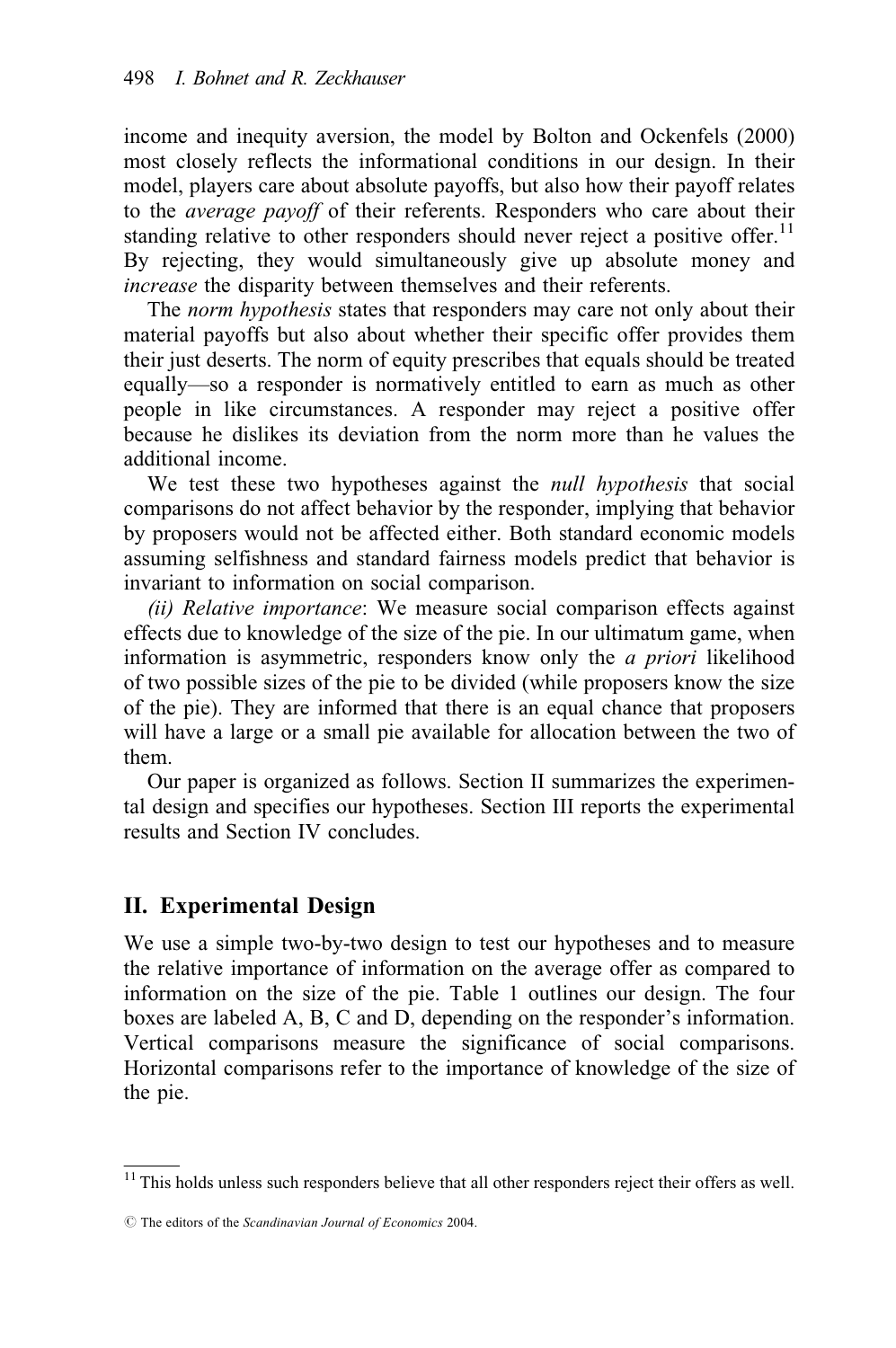|            | Responder knows how big the pie is |                |             |
|------------|------------------------------------|----------------|-------------|
|            |                                    | N <sub>0</sub> | Yes         |
| Responder  | No                                 | Absent         | Basic       |
| knows      |                                    | information    | information |
| comparable | Yes                                | Comparable     | Double      |
| offers     |                                    | information    | information |

Table 1. Responder's information for four versions of the ultimatum game

In the first control treatment, A, only the proposers were informed of the size of the pie. Responders knew that there was an equal chance that the pie was \$10 or \$30. To determine the size of the pie, we flipped a coin at the beginning of our first session (hoping that the pie would turn out to be large but willing to repeat the session in case we did not get lucky). The size of the pie turned out to be \$30, and this value remained constant during all subsequent sessions. All subjects were informed of this procedure.<sup>12</sup> In the second control treatment, B, the standard ultimatum game, both proposers and responders knew the size of the pie, \$30. In neither A nor B did proposers or responders know about any offers other than their own.

The goal of the two social comparison treatments, C and D, was to determine whether informing responders about average offers would affect the offers and the rejection rates for given offers.<sup>13</sup> In treatment C, responders did not know the size of the pie, though they may have been able to infer it over time from information on average offers. In treatment D, the size of pie was common knowledge. Experimental participants played the same game with changing partners five times (stranger treatment) to test for the dynamic effects of comparison and pie-size information.

We test our hypotheses by looking at offers, rejection rates (both unconditional and for given offers), equal-split probabilities and their evolution across rounds. We test the relative standing and the norm hypotheses against the null hypothesis that social comparisons do not

<sup>&</sup>lt;sup>12</sup> The four sessions with asymmetric information on the size of the pie were conducted on two consecutive days to avoid spillover effects from one session to the other. We did not find any significant differences in behavior between two sessions run on different days where the same treatment condition was applied.

 $13$  To test this, we established the following sequence for each round: (1) Proposers make their offers. (2) The average offer is computed and told to responders. (3) Responders are given their individual offers. (4) Responders decide whether to accept or reject. (5) Proposers are informed whether their offer was accepted or rejected, but not the experience of other proposers. The experimental instructions are available on request.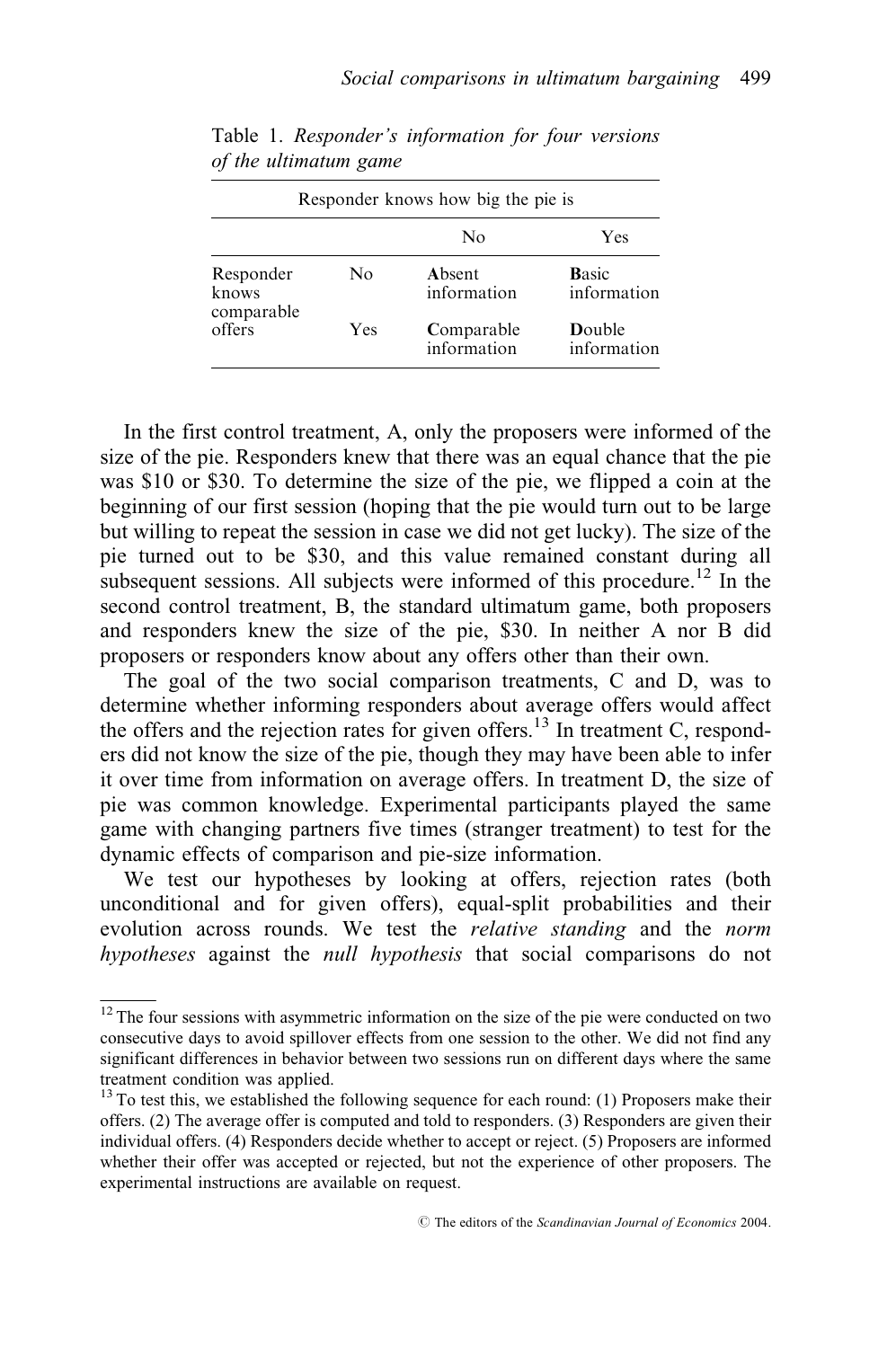affect behavior. If information on the average offer induces different offers and different rejection rates for given offers with than without social comparisons, the null hypothesis is rejected. If offers and rejection rates are higher with than without social comparisons, the relative standing hypothesis is rejected.

The *norm hypothesis* assumes that social comparisons direct people's attention to a focal point. If the focal point offer is higher than most offers, social comparisons should produce higher offers and greater rejection rates for offers below the focal point. Where the focal point is an equal split, as it is in our experiments, social comparisons should produce more offers of equal splits. We chose a design that induces high-payoff focal points namely the large pie under all conditions—so as to generate unequivocal predictions.<sup>14</sup> We expect that over time the fairness norm will become better established. Thus, while a focal point may exist faintly in round 1, it will gain importance as more rounds are played. This implies that offers will increase over time in the social comparison treatments C and D.

Asymmetric information poses a coordination problem for proposers when the size of the pie remains constant over time. If proposers could coordinate on small offers, they could successfully pretend that the pie is small. However, as with social comparisons, coordination attempts are likely to fail in our large-group, anonymous context without communication. The more repetitions are run, the more likely that participants will become aware of the size of the pie in treatment A as they update their beliefs based on past offers. In treatment C, due to the help of social comparisons, information on the size of the pie will leak out more swiftly. We thus expect a faster and larger increase in offers in treatment C than in treatment A.

A total of 228 subjects participated in the experiment. Each treatment condition was conducted in two sessions, typically with 14 bargaining pairs per session. Subjects participated in only one of the treatment conditions. They were randomly assigned the role of proposer or responder, and kept that identity for the duration of the experiment. After the roles were determined, proposers and responders were separated and responders were escorted to a different room. No conversation or other contact was permitted in either room. The players remained anonymous and were only identified by code numbers (double-blind). We ran five bargaining rounds, with subjects randomly paired with a counterpart, with no rematch. At the end of the experiment, both proposers and responders were paid according to their earnings in one randomly chosen round. They also received a show-up fee of \$10. On average, subjects earned approximately \$23 in this experiment, which took about 1 hour.

<sup>&</sup>lt;sup>14</sup> Had the design been different with the focal point below most offers, we should expect social comparisons to lower offers and offer-specific rejection rates.

 $\circ$  The editors of the Scandinavian Journal of Economics 2004.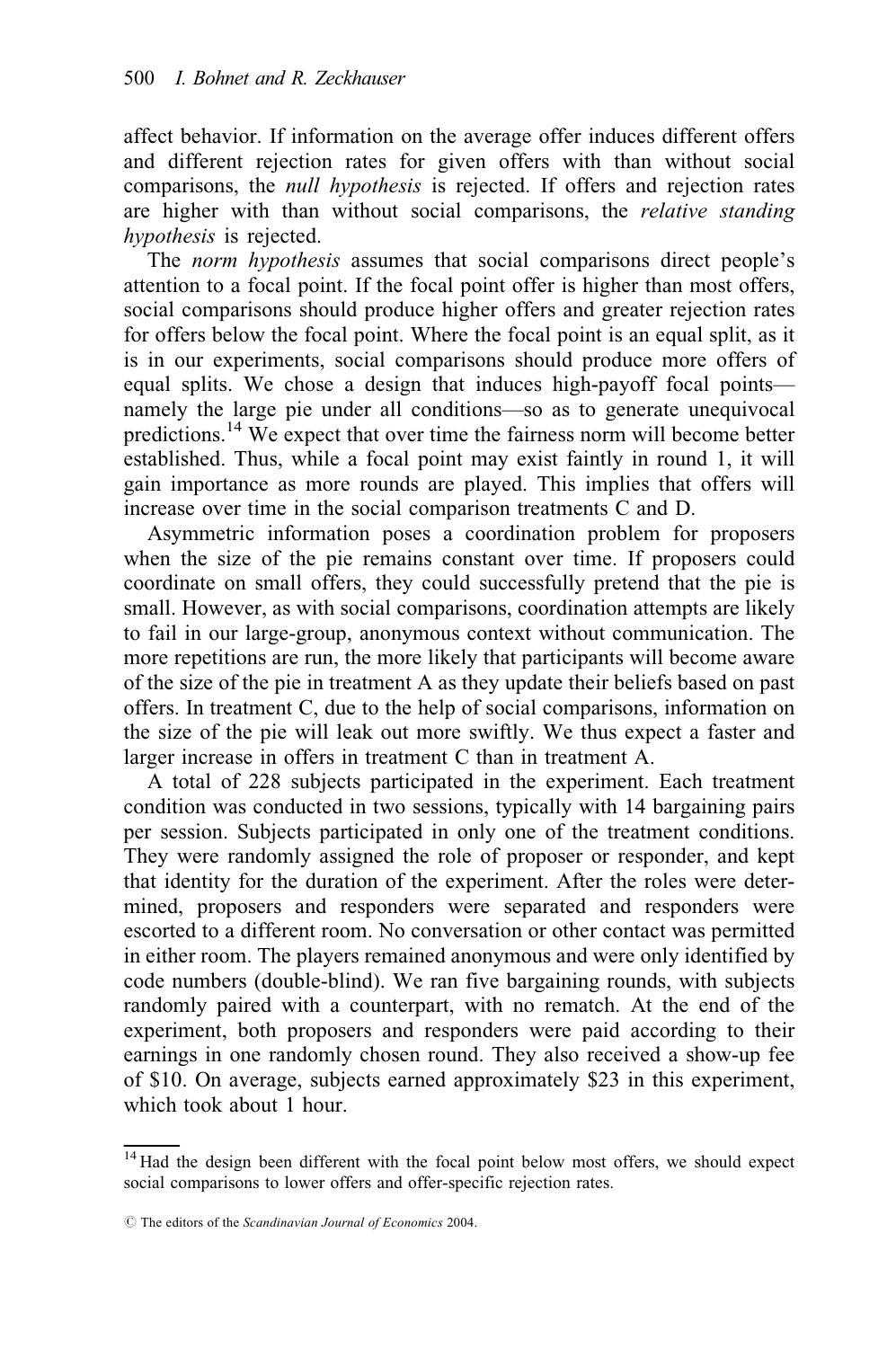# III. Experimental Results

Result I. Information on comparable offers and on the size of the pie independently increases offers and rejection rates for given offers, ceteris paribus. The likelihood that an equal split is chosen is higher if responders learn both types of information.

Our results reject the null hypothesis that social comparisons have no effect. Our two alternative hypotheses have different implications. Our results reject the relative standing hypothesis and support the norm hypothesis. We discuss how the information given to responders affected the offers they received and the rates of equal splits and rejections. Table 2 lists average and modal offers as well as equal split rates aggregated over all rounds.

Both social comparison and pie-size information substantially increase offers over all rounds. Proposers are most likely to offer an equal split of \$15 when responders know both the size of the pie and the average offer, i.e., in treatment D.<sup>15</sup> Rejection rates are low in all treatments and decrease with the size of the offers. Figures 1 to 4 show the number of rejections for an offer of a particular size, over all rounds in each treatment.

To determine the optimal offer (based on EMV) in a given treatment, we calculate a proposer's money-maximizing offer by comparing how often an offer of a given size is accepted.<sup>16</sup> In treatment A, where no information is

|                                            |     |                | Responder knows how big the pie is |        |                             |
|--------------------------------------------|-----|----------------|------------------------------------|--------|-----------------------------|
|                                            |     | N <sub>0</sub> |                                    | Yes    |                             |
| Responder<br>knows<br>comparable<br>offers | No  | A<br>C         | 8.12<br>5<br>23%<br>10.24          | B<br>D | 10.75<br>10<br>25%<br>12.46 |
|                                            | Yes |                | 15<br>24%                          |        | 1.5<br>43%                  |

Table 2. Mean offers, modal offers and equal split rates in all rounds

<sup>&</sup>lt;sup>15</sup> On the other hand, many more people offer \$5, the seemingly fair offer, in treatment A than in any of the other treatment conditions:  $41\%$  offer \$5 in treatment A, 15% in C, 12% in D, and 10% in B.  $16$  Comparisons across treatments are somewhat complicated because the number of offers of a given size varies greatly in the different treatments. For example, while a number of proposers offered less than \$5 in treatment A, there were hardly any offers below \$5 when responders knew the size of the pie. We follow Roth, Prasniker, Okuno-Fujiwara and Zamir (1991) and include only offers that were made at least 10 times over all rounds, so we could only include offers of \$5, \$10 and \$15 across our four treatment conditions.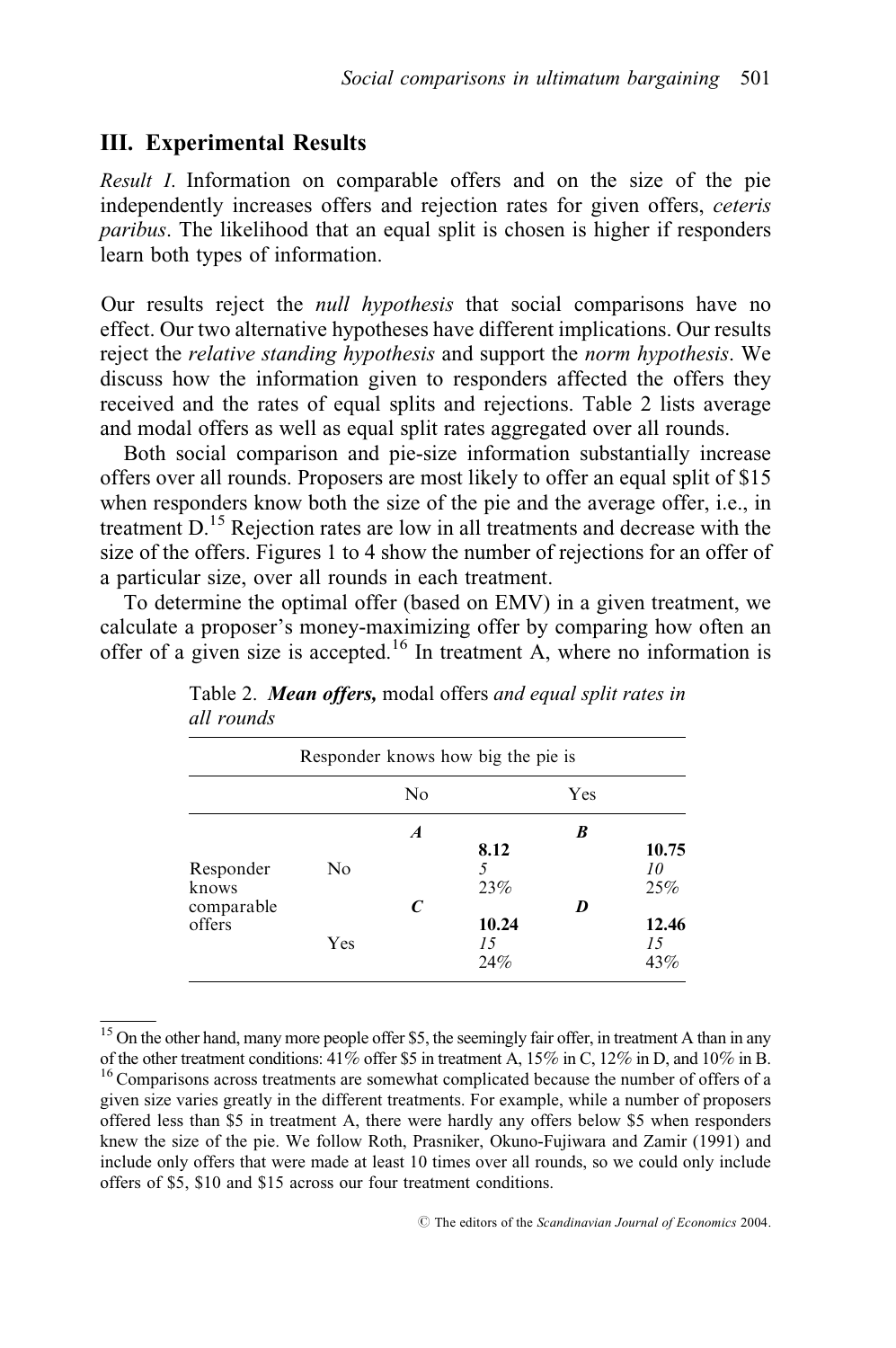

Fig. 1. Distribution of offers and rejections in treatment A  $(N = 155)$ 



Fig. 2. Distribution of offers and rejections in treatment B ( $N = 140$ )

provided, it is \$5 ( $EV_{\text{prop}} = $21.83$ ); in treatment B, where only the pie size is known, it is \$10 ( $\text{EV}_{\text{prop}} = $18.82$ ); in treatment C, where comparable offers are known, the offer that maximizes the expected payoff for the proposer is \$10 ( $EV_{\text{pron}} = $16.16$ ); and in treatment D, where responders know both the size of the pie and the average offer, the money-maximizing offer for the proposer is \$15 ( $EV_{\text{prop}} = $15$ ).

To estimate the treatment effects more precisely and to determine the relative importance of knowing the average offer compared to knowing the size of the pie, we ran a multiple regression where

 $\circ$  The editors of the Scandinavian Journal of Economics 2004.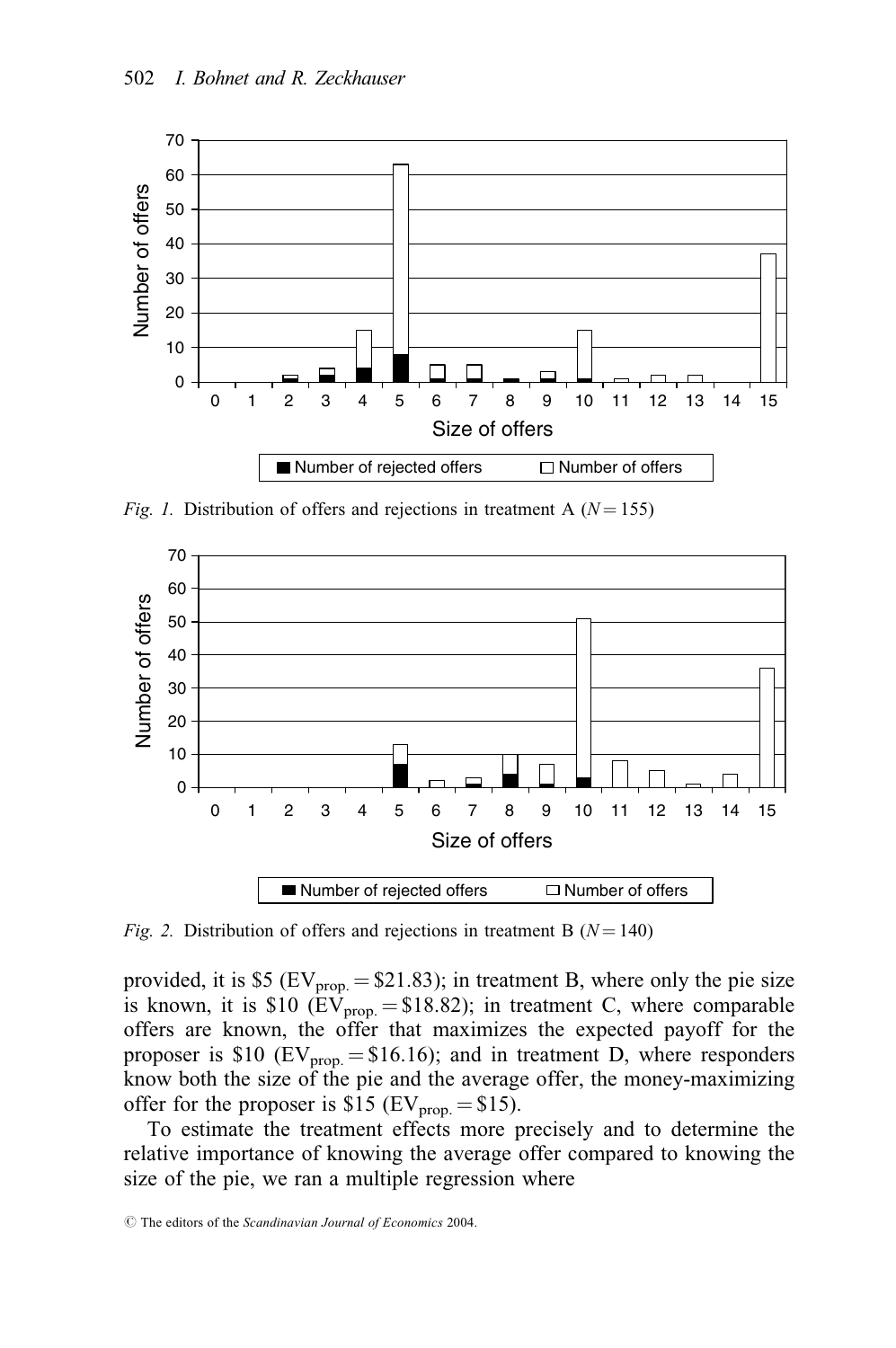

Fig. 3. Distribution of offers and rejections in treatment C ( $N = 140$ )



Fig. 4. Distribution of offers and rejections in treatment D ( $N = 135$ )

Pie size known  $= 1$  if responder knows the size of the pie (treatments B and D)

 $= 0$  otherwise (treatments A and C)

Social comparisons known  $= 1$  if responder knows the average offer (treatments C and D)

 $= 0$  otherwise (treatments A and B)

Pie size and social comparisons known  $= 1$  if responders know average

offer and pie size (D)

 $= 0$  otherwise (A, B, C).

 $\circ$  The editors of the Scandinavian Journal of Economics 2004.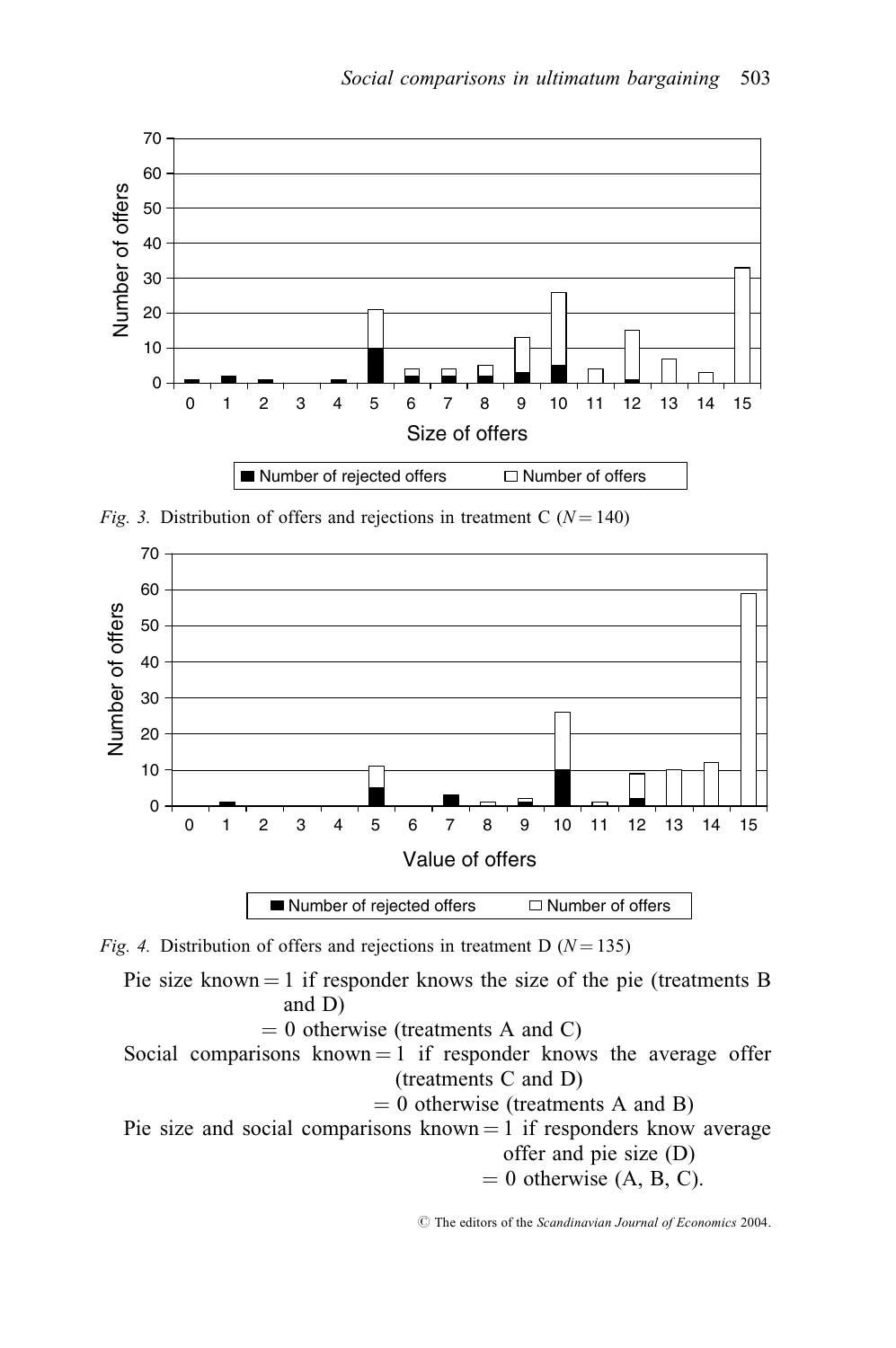We ran OLS regressions for offers and Probit regressions for rejection rates and equal split probabilities, controlling for possible round and subject effects. Table A1 in the Appendix reports the regression results. It shows that social comparison and pie information each increases offers by more than \$2 and each increases rejection rates for a given offer by more than 10 percent, ceteris paribus. Rejection rates fall by almost 4 percentage points with every additional dollar offered. Over five rounds, the effects of both informational conditions—average offer and pie size—are statistically and economically significant and of comparable size. Responders are significantly better off if they have either type of information available to them. The probability of an equal split is not higher unless responders have both: information on the average offer and on the size of the pie (treatment D). In the other social comparison treatment, C, there are competing focal points, an equal split of the large and an equal split of the small pie. Moreover, offers generally increase over time, with significantly larger offers in round 5 than in round 1. However, dynamic effects may vary in the different treatments.

Result II. The difference between offers in treatments with and without social comparisons increases over time. Equal splits become more likely over time in treatment D. Unconditional rejection rates do not vary over time.

Tables A2–A4 in the Appendix report offers, equal split frequencies and (unconditional) rejection rates for each round. A Wilcoxon test reveals significantly larger offers in later rounds for treatments with (C and D) than without social comparisons  $(A \text{ and } B)$ .<sup>17</sup> Equal splits are more likely in treatment D than in treatment B, starting in round 3.18 There are no significant differences in unconditional rejection rates in any of the rounds.

We expected information about pie size to leak over time, more quickly with social comparisons. Offers in treatment A remain low in all rounds, with only a slight, non-significant increase in offers over time. Average offers are significantly higher in treatment B than in A in all rounds, while the differences between treatments  $D$  and  $C$  are only significant in early rounds.<sup>19</sup>

<sup>&</sup>lt;sup>17</sup> For treatments A and C, we find for rounds 1:  $Z = -1.21$ ,  $p = 0.23$ ; 2:  $Z = -2.28$ ,  $p = 0.02$ ; 3:  $Z = -1.99$ ,  $p = 0.06$ ; 4:  $Z = -2.48$ ,  $p = 0.01$ ; and 5:  $Z = -2.55$ ,  $p = 0.01$ . For treatments B and D, we find for rounds 1:  $Z = -0.35$ ,  $p = 0.73$ ; 2:  $Z = -1.23$ ,  $p = 0.22$ ; 3:  $Z = -2.50$ ,  $p = 0.01; 4: Z = -2.74, p < 0.01;$  and 5: Z = -

<sup>&</sup>lt;sup>18</sup> For treatments B and D, we find for rounds 3:  $\text{chi}^2 = 4.70$ ,  $p = 0.03$ ; 4:  $\text{chi}^2 = 3.62$ ,  $p = 0.05$ ; 5: chi<sup>2</sup> = 4.89,  $p = 0.03$ .<br><sup>19</sup> For treatments A and B, we find significant differences for rounds 1 (Z = -3.54,  $p < 0.01$ );

<sup>2 (</sup> $Z = -3.31$ ,  $p < 0.01$ ); and 3 ( $Z = -2.24$ ,  $p = 0.03$ ), and marginally significant differences for rounds 4 ( $Z = -1.99$ ,  $p = 0.05$ ) and 5 ( $Z = -1.96$ ,  $p = 0.05$ ). For treatments C and D, we find significant differences for rounds  $1 (Z = -2.39, p = 0.02), 2 (Z = -2.32, p = 0.02)$  and 3  $(Z = -2.57, p = 0.01)$  but not for rounds  $4 (Z = -1.75, p = 0.09)$  and  $5 (Z = -1.41, p = 0.16)$ .

 $\circ$  The editors of the Scandinavian Journal of Economics 2004.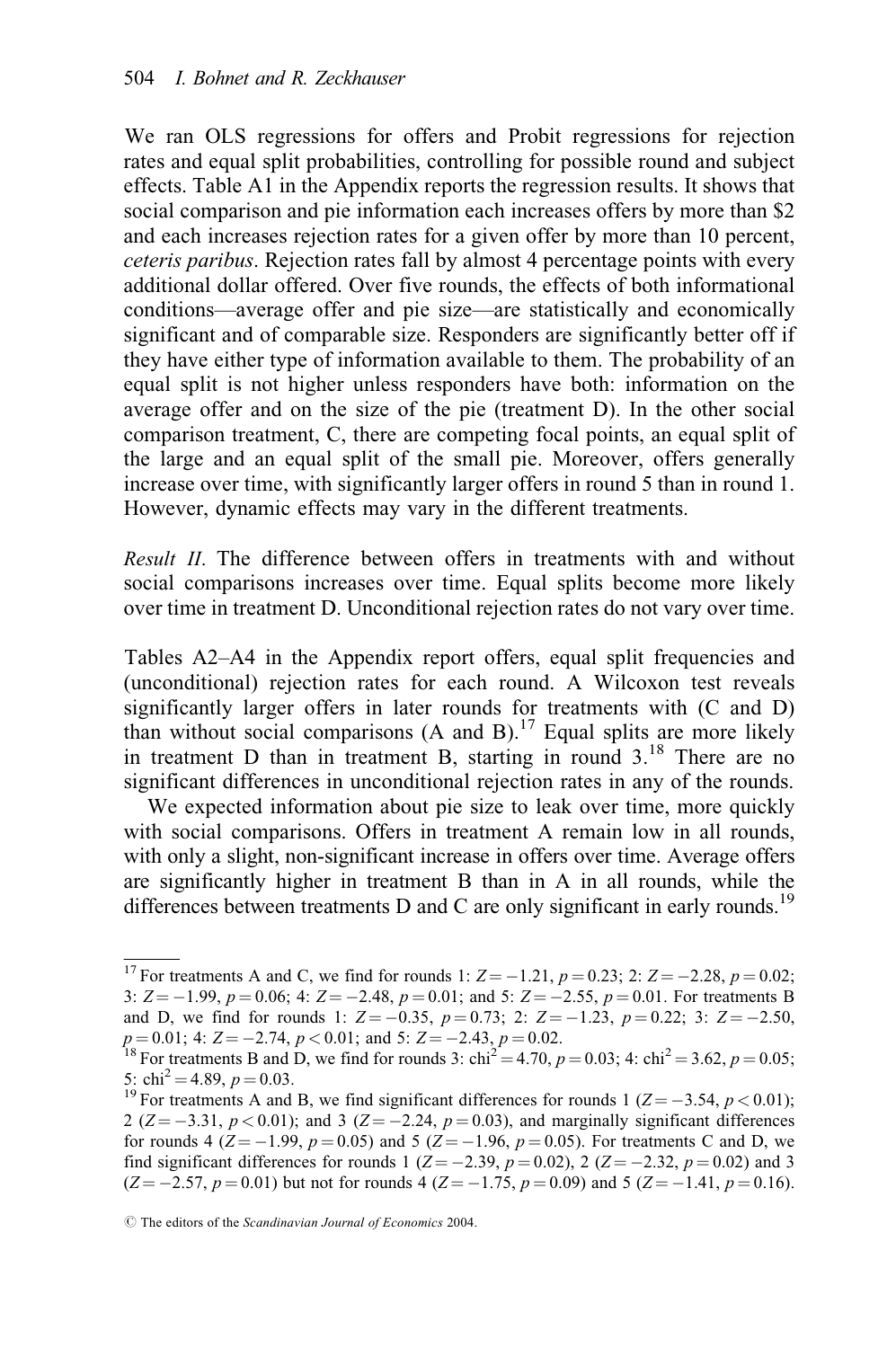In fact, by the fifth round, responders in treatment C have almost caught up with responders in D. More strikingly, they earn more than responders in treatment B, who know the pie size. While this difference between treatments C and B does not reach significance  $(Z = -1.625, p = 0.10)$ , it is in line with our previous finding when comparing treatments D and B: knowledge of comparable offers provides more than pie-size information.

The increasing differences in offers with and without social comparisons over time are driven by identifiable forces: an increase in offers from round 1 to round 5 in treatment C, where responders learn about the size of the pie as they learn about comparable offers, and a decrease in offers in treatment B, the basic ultimatum game. Offers also increase over time in the other social comparison treatment D, but the differences between the first and the last rounds are only significant in B and in  $C<sup>20</sup>$  The decrease in offers over time in the basic ultimatum game is in line with standard results. Most studies find a slight tendency of offers to decrease over time; see Camerer (2003). We expected an increase in offers in both social comparison treatments, C and D, but found the increase to be significant in C only. Based on this experiment, we conclude that social comparisons lead to an especially large increase over time if they allow responders to learn what comparable others earn as well as the size of the pie.

#### IV. Discussion and Conclusions

When deciding whether to accept or to reject a specific offer, responders take into account information on offers to other responders. Proposers anticipate this when making their offers. In our ultimatum game experiments, proposers made higher offers and responders were more likely to reject a given offer when social comparisons were provided than when they were not. This rejects the null hypothesis that social comparisons do not affect behavior. It also rejects the relative standing hypothesis, under which responders dislike payoff differences between themselves and other responders. Our findings support the norm hypothesis, where responders dislike deviations from the norm of equity.

We find that social comparisons activate the norm of equity: responders expect to be treated like others in like circumstances. In our ultimatum game, there is no economic argument regarding what division of the surplus is appropriate. Nor do proposers have a means to coordinate. Thus the focalpoint properties of the equal-division point will come into play. In particular, when social comparisons are available, this point will be significantly

 $20$  The results of a Wilcoxon signed ranks test, comparing rounds 1 and 5, are for treatment B:  $Z = -2.139$ ,  $p = 0.032$ , and for treatment C:  $Z = -3.029$ ,  $p < 0.01$ .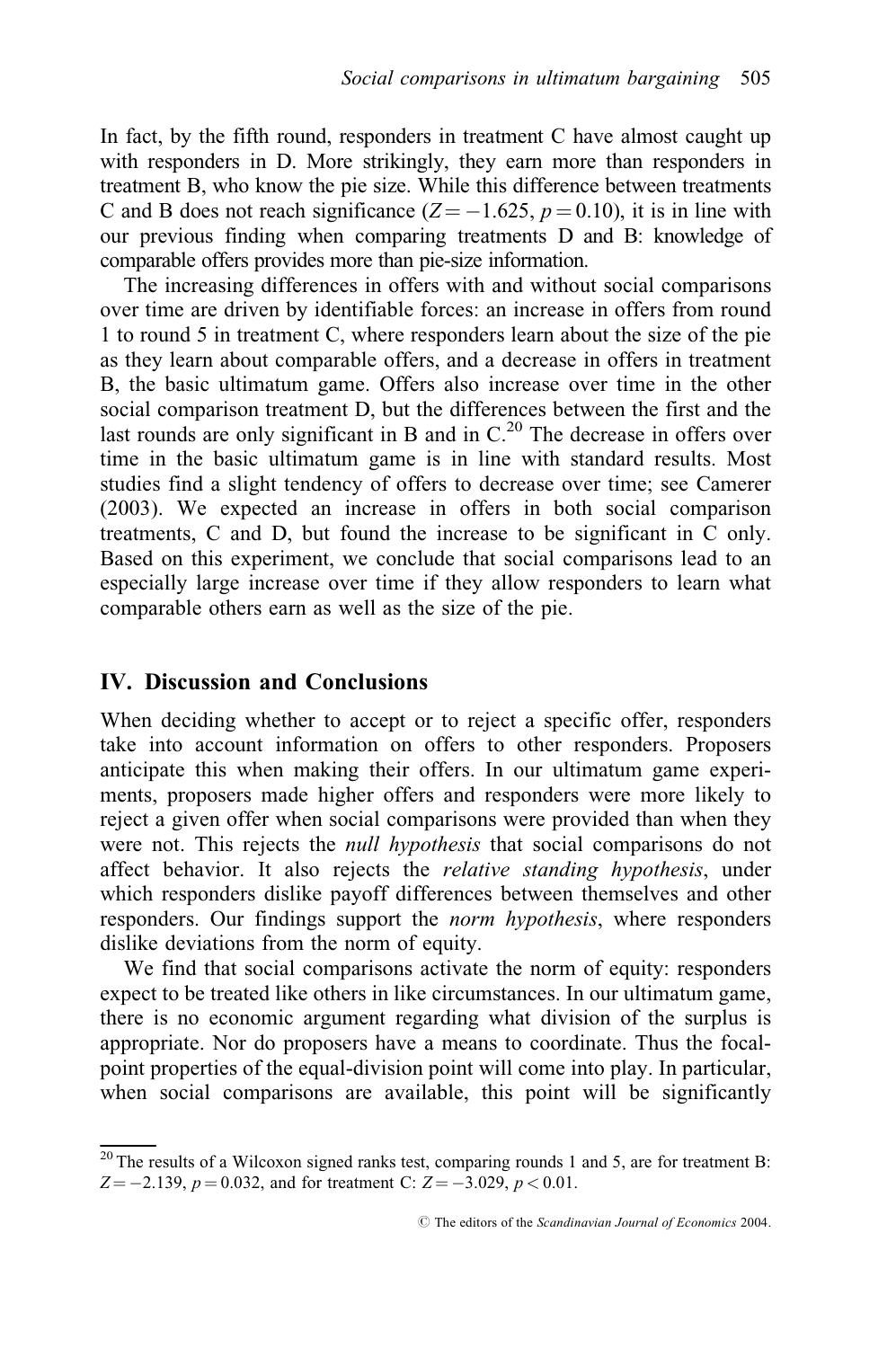advantaged in becoming established as the norm. Thus, we expected and found that social comparisons made offers of an equal split of the pie more likely if responders knew the size of the pie.

Knowing comparable offers increases offers by a similar magnitude as does knowing the pie size. Social comparisons gain in importance over time, especially when responders do not know the size of the pie. They enable responders to hold proposers accountable to the norm of equity, with respect to both other responders and the share their proposers keep. Our results do not suggest that responders do not care about their bargaining counterpart, but they do suggest that in addition to these considerations, responders are also concerned that they be treated equivalently to others in like circumstances, and that proposers are aware of this.

Our preliminary conclusion, based on a limited number of experiments, is that social comparisons facilitate attention to the social norm. In our design, the social norm, an equal split, improved the responders' lot. More generally, social comparisons decrease the distance between an offer and the norm. Whether social comparisons favor proposers or responders, employers or workers, sellers or buyers, will depend on a variety of contextual factors that help establish norms. Retailers lure buyers by offering a discount off what they hope to establish as the norm, the manufacturer's list price; salesmen seek to convey the impression that their buyer of the moment is getting a special low price; and proposers of marriage try to convey the impression that the responder is regarded more highly and loved more dearly than anyone the proposer has ever met. Both players know that if the proposal is viewed as favorable relative to the norm, the prospects for acceptance are considerably enhanced.

#### Appendix

|                                            | Offer      | Prob. of equal split | Rejection rate         |
|--------------------------------------------|------------|----------------------|------------------------|
| Social comparisons known                   | $2.127**$  | $-0.003$             | $0.172***$             |
|                                            | (0.957)    | (0.113)              | (0.042)                |
| Pie size known                             | $2.641***$ | 0.020                | $0.110***$             |
|                                            | (0.890)    | (0.108)              | (0.0391)               |
| Social comparisons $\times$ pie size known | $-0.462$   | $0.174*$             | $-0.053$               |
|                                            | (1.200)    | (0.103)              | (0.036)                |
| Offer                                      |            |                      | $-0.037***$<br>(0.004) |
| Round 2                                    | 0.412      | $-0.008$             | $-0.006$               |
|                                            | (0.282)    | (0.036)              | (0.034)                |

Table A1. The influence of social comparisons and pie-size information on offers, equal split and rejection rates

 $\circled{c}$  The editors of the Scandinavian Journal of Economics 2004.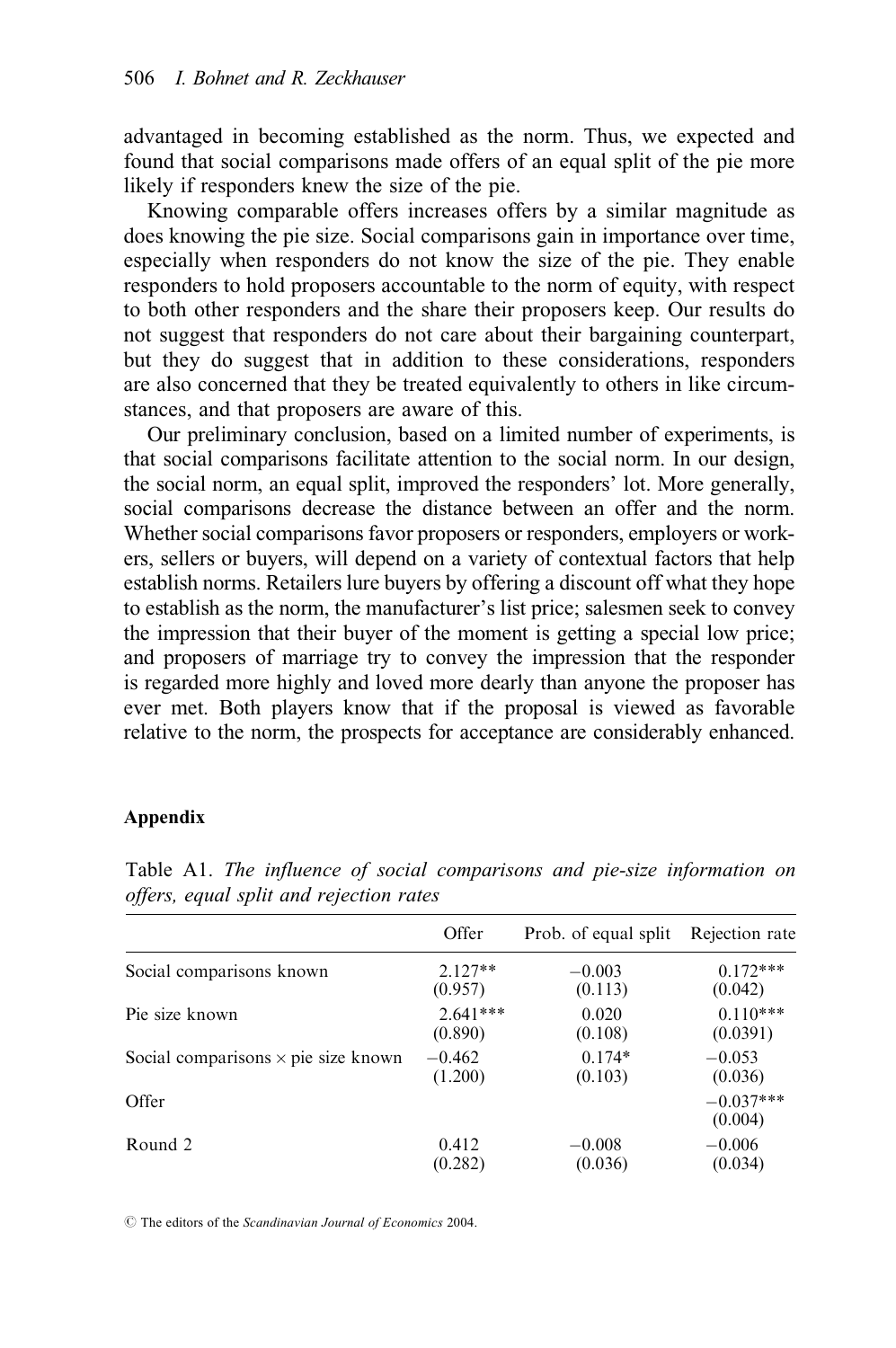|                                  | Offer                 | Prob. of equal split | Rejection rate      |
|----------------------------------|-----------------------|----------------------|---------------------|
| Round 3                          | 0.404<br>(0.349)      | $-0.010$<br>(0.042)  | $-0.012$<br>(0.030) |
| Round 4                          | 0.561<br>(0.352)      | $-0.018$<br>(0.035)  | $-0.007$<br>(0.034) |
| Round 5                          | $0.640*$<br>(0.373)   | $-0.018$<br>(0.036)  | $-0.002$<br>(0.034) |
| Constant                         | $7.713***$<br>(0.768) |                      |                     |
| Pseudo $R$ -squared<br>R-squared | 0.151                 | 0.025                | 0.261               |
| <b>Observations</b>              | 570                   | 570                  | 570                 |

|  | Table A1. (Continued) |
|--|-----------------------|
|--|-----------------------|

Notes: \*significant at 10% level, \*\*significant at 5% level, \*\*\*significant at 1% level; standard errors in parentheses; OLS regressions for offer and probit regressions for rejection rate and probability of equal split, clustered for subjects.

Table A2. Size of offers

|         | Absent $(N=31)$ |        | <b>Basic</b> $(N=28)$ |       |        |                 |
|---------|-----------------|--------|-----------------------|-------|--------|-----------------|
|         | Mean            | Median | Mode                  | Mean  | Median | Mode            |
| Round 1 | 7.71            | 5      | 5                     | 11.64 | 10.5   | 15              |
| Round 2 | 7.84            | 5      |                       | 11.39 | 10.5   | 15              |
| Round 3 | 8.26            | 5      | 5<br>5                | 10.46 | 10     | 10              |
| Round 4 | 8.35            | 5      | 5                     | 10.14 | 10     | 10              |
| Round 5 | 8.42            | 6      | 5                     | 10.14 | 10     | 10              |
|         |                 |        |                       |       |        |                 |
|         |                 |        | Comparable $(N=28)$   |       |        | Double $(N=27)$ |
|         | Mean            | Median | Mode                  | Mean  | Median | Mode            |
| Round 1 | 8.82            | 9      | 10                    | 11.74 | 14     | 15              |
| Round 2 | 9.89            | 9.5    | 15                    | 12.48 | 14     | 15              |
| Round 3 | 10.04           | 10     | 15                    | 12.78 | 15     | 15              |
| Round 4 | 11.07           | 10.5   | 15                    | 12.59 | 14     | 15              |
| Round 5 | 11.39           | 12     | 15                    | 12.52 | 13     | 15              |

 $\odot$  The editors of the Scandinavian Journal of Economics 2004.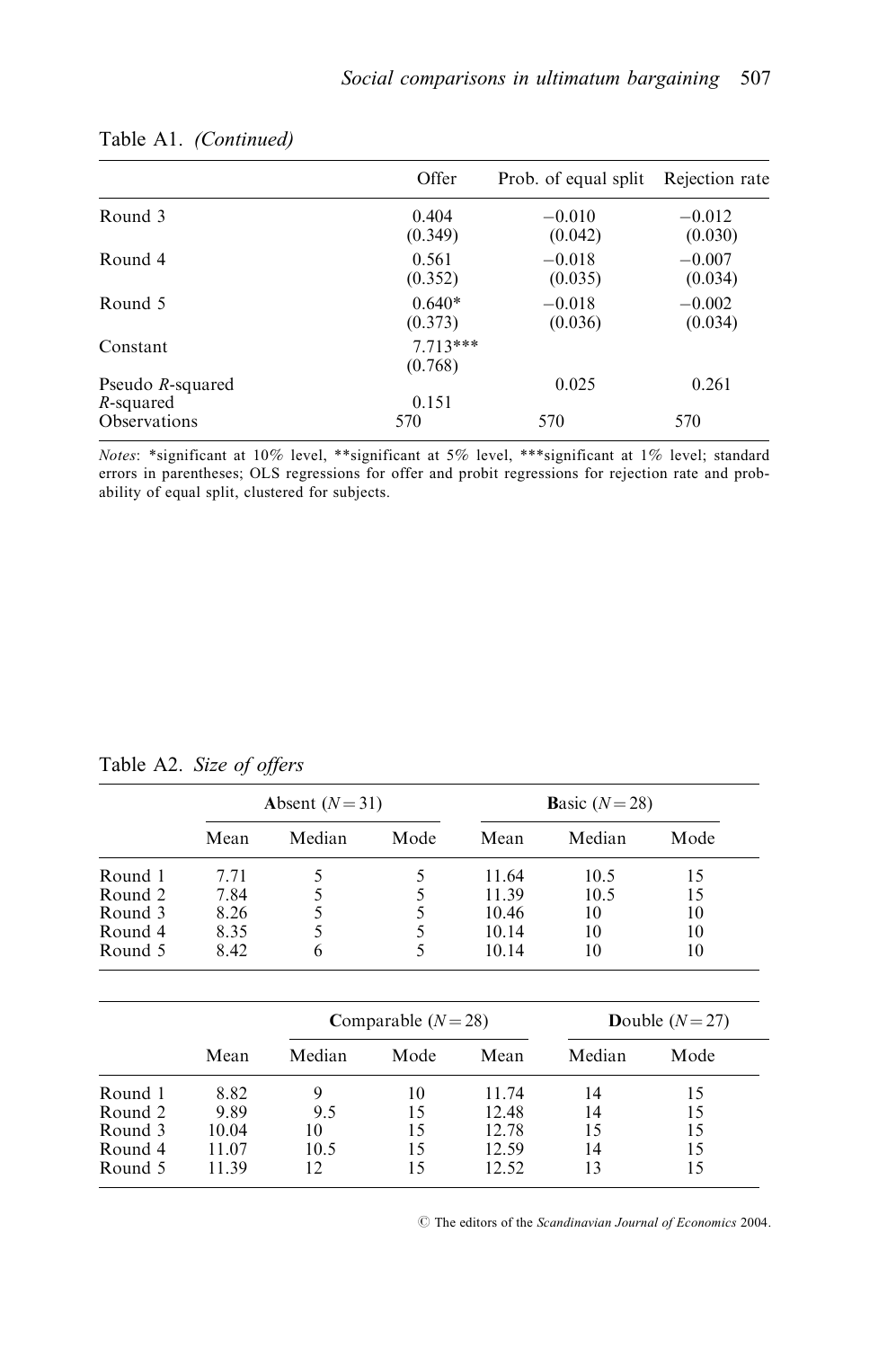|         | Absent $(N=31)$     | <b>Basic</b> $(N=28)$ |
|---------|---------------------|-----------------------|
| Round 1 | 22.58%              | 32.14%                |
| Round 2 | 22.58%              | 32.14%                |
| Round 3 | 25.81%              | 21.43%                |
| Round 4 | 22.58%              | 21.43%                |
| Round 5 | 22.58%              | 17.86%                |
|         | Comparable $(N=28)$ | Double $(N=27)$       |
|         |                     |                       |
| Round 1 | $25.00\%$           | $40.74\%$             |
| Round 2 | 25.00%              | 37.04%                |
| Round 3 | 21.43%              | 48.12%                |
| Round 4 | 25.00%              | 44.44%                |
| Round 5 | 21.43%              | 44.44%                |

Table A3. Percent of proposers choosing an equal split of the large pie (\$30)

Table A4. Unconditional rejection rates

|         | Absent $(N=31)$     | <b>Basic</b> $(N=28)$ |
|---------|---------------------|-----------------------|
| Round 1 | 19.35%              | 15.66%                |
| Round 2 | 16.12%              | 7.14%                 |
| Round 3 | $6.45\%$            | 10.71%                |
| Round 4 | $9.68\%$            | 10.71%                |
| Round 5 | 12.90%              | 7.14%                 |
|         |                     |                       |
|         | Comparable $(N=31)$ | Double $(N=28)$       |

| Round 1 | 28.57%    | 14.81\% |
|---------|-----------|---------|
| Round 2 | $21.43\%$ | 18.52%  |
| Round 3 | $21.43\%$ | 14.81%  |
| Round 4 | 21.43%    | 14.81%  |
| Round 5 | 17.86%    | 18.52%  |

#### References

- Babcock, L., Wang, X. and Loewenstein, G. (1996), Choosing the Wrong Pond: Social Comparisons in Negotiations that Reflect a Self-serving Bias, Quarterly Journal of Economics 111, 1–19.
- Bohnet, I. and Frey, B. S. (1999), Social Distance and Other-regarding Behavior in Dictator Games: Comment, American Economic Review 89, 335–339.
- Bolton, G. (1991), A Comparative Model of Bargaining: Theory and Evidence, American Economic Review 81, 1096–1136.

 $\odot$  The editors of the Scandinavian Journal of Economics 2004.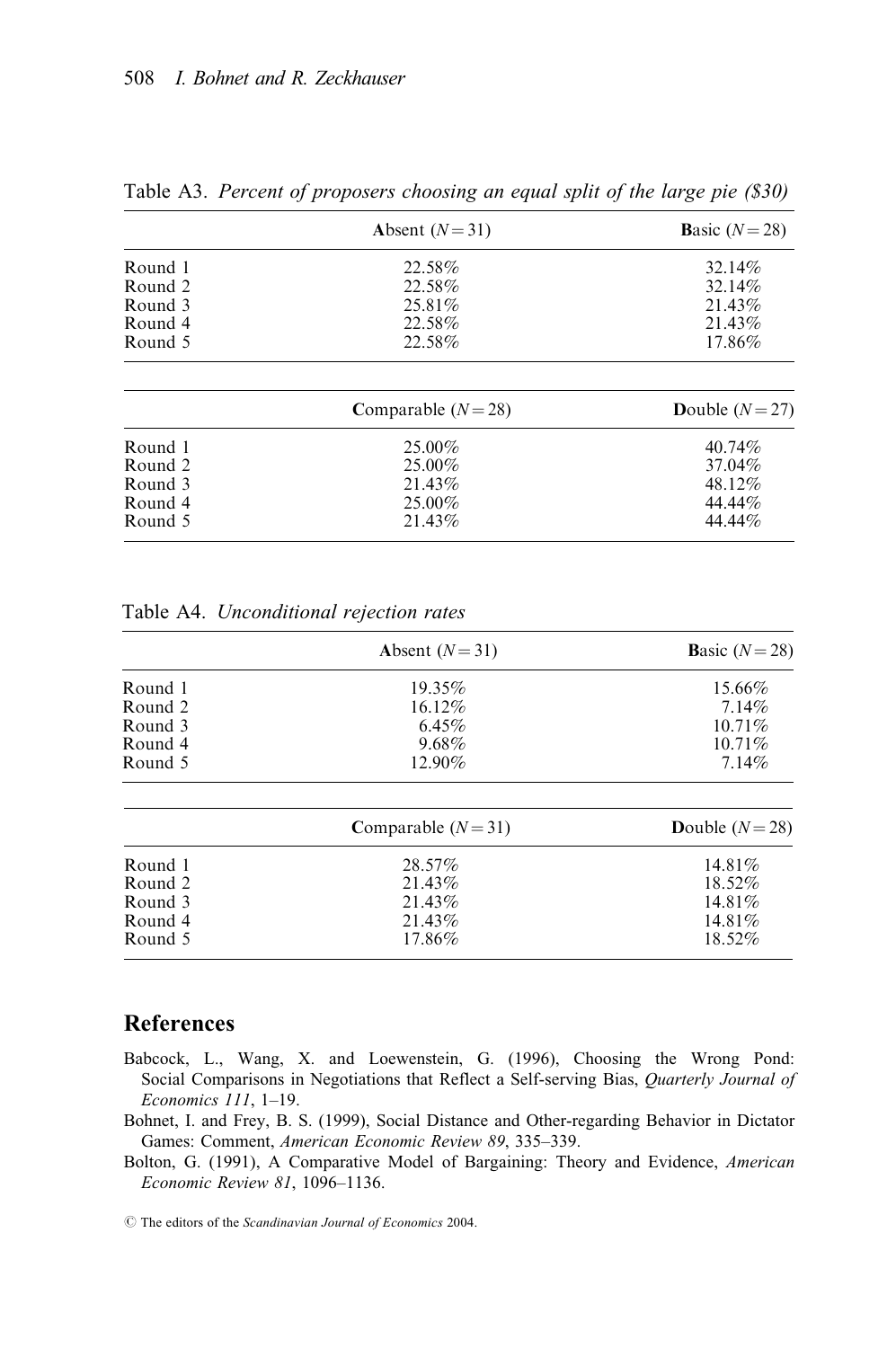- Bolton, G. and Ockenfels, A. (2000), ERC: A Theory of Equity, Reciprocity, and Competition, American Economic Review 90, 166–193.
- Bolton, G. E. and Ockenfels, A., A Stress Test of Fairness Measures in Models of Social Utility, forthcoming in Economic Theory.
- Camerer, C. (2003), Behavioral Game Theory: Experiments on Strategic Interaction, Princeton University Press, Princeton, NJ.
- Cason, T. N. and Mui, V.-L. (1998), Social Influence in the Sequential Dictator Game, Journal of Mathematical Psychology 42, 248–265.
- Charness, G. and Rabin, M. (2002), Understanding Social Preferences with Simple Tests, Quarterly Journal of Economics 117, 817–870.
- Croson, R. T. A. (1996), Information in Ultimatum Games: An Experimental Study, Journal of Economic Behavior and Organization 30, 197–212.
- Croson, R. T. A., Boles, T. and Murnighan, J. K. (2003), Cheap Talk in Bargaining Experiments: Lying and Threat in Ultimatum Games, Journal of Economic Behavior and Organization 51, 143–160.
- Duffy, J. and Feltovich, N. (1999), Does Observation of Others Affect Learning in Strategic Environments? An Experimental Study, International Journal of Game Theory 28, 131–152.
- Dufwenberg, M. and Kirchsteiger, G. (1998), A Theory of Sequential Reciprocity, Working Paper no. 9837, Tilburg Center for Economic Research.
- Falk, A. and Fischbacher, U. (1998), A Theory of Reciprocity, Working Paper no. 6, Institute for Empirical Research in Economics, University of Zürich.
- Fehr, E. and Schmidt, K. (1999), A Theory of Fairness, Competition, and Cooperation, Quarterly Journal of Economics 114, 817–868.
- Fehr, E. and Schmidt, K. (2002), Theories of Fairness and Reciprocity—Evidence and Economic Applications, in M. Dewatripont, L. Hansen and S. Turnovsky (eds.), Advances in Economics and Econometrics—8th World Congress, Econometric Society Monographs, Cambridge University Press, Cambridge, UK.
- Festinger, L. (1954), A Theory of Social Comparison Processes, Human Relations 7, 117–140.
- Forsythe, R., Kennan, J. and Sopher, B. (1991), An Experimental Analysis of Bargaining and Strikes with One Sided Private Information, American Economic Review 81, 253–278.
- Frank, R. (1985), Choosing the Right Pond: Human Behaviour and the Quest for Status, Oxford University Press, Oxford, UK.
- Güth, W., Huck, S. and Ockenfels, P. (1996), Two-level Ultimatum Bargaining with Incomplete Information, Economic Journal 106, 593–604.
- Harrison, G. W. and McCabe, K. (1996), Expectations and Fairness in a Simple Bargaining Experiment, International Journal of Game Theory 25, 303–327.
- Henrich, J. et al. (2002), ''Economic Man'' in Cross-cultural Perspective: Behavioral Experiments in 15 Small-scale Societies, working paper, University of Michigan, http:// www.webuser.bus.umich.edu/henrich
- Hoffman, E. and Spitzer, M. L. (1985), Entitlements, Rights and Fairness: An Experimental Examination of Subjects' Concepts of Distributive Justice, Journal of Legal Studies 14, 259–297.
- Kagel, J. H. and Wolfe, K. W. (2001), Tests of Fairness Models on Equity Considerations in a Three-person Ultimatum Game, Experimental Economics 4, 203–219.
- Kagel, J. H., Kim, C. and Moser, D. (1996), Fairness in Ultimatum Games with Asymmetric Information and Asymmetric Payoffs, Games and Economic Behavior 13, 100–110.
- Knez, M. J. and Camerer, C. F. (1995), Outside Options and Social Comparison in Threeplayer Ultimatum Game Experiments, Games and Economic Behavior 10, 65–94.
- Mitzkewitz, M. and Nagel, R. (1993), Envy, Greed and Anticipation in Ultimatum Games with Incomplete Information: An Experimental Study, International Journal of Game Theory 22, 171–198.